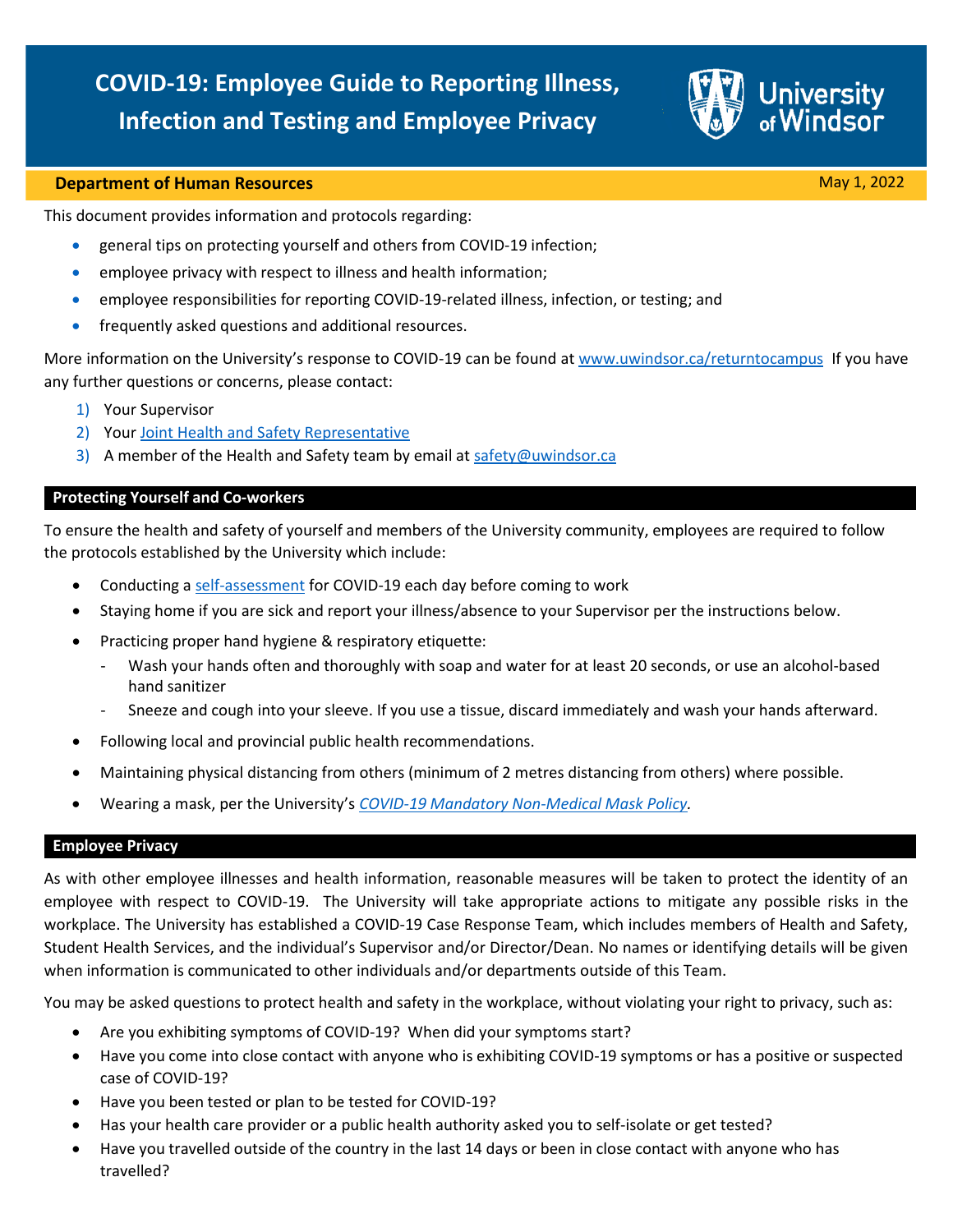• To forward your personal log of work days, building locations, potential close contacts on campus, and procedures/protocols followed.

# **Employees with a Positive or Presumed Case of COVID-19**

Employees who are exhibiting [symptoms of COVID-19,](https://www.health.gov.on.ca/en/pro/programs/publichealth/coronavirus/docs/2019_reference_doc_symptoms.pdf) or those with a positive test result (PCR or rapid antigen test) must:

- Stay home and self-isolate, and not come to campus;
- Report your illness/absence to your Supervisor and email the following address[: covid19reporting@uwindsor.ca,](mailto:covid19reporting@uwindsor.ca) which will provide you with isolation requirements and information regarding your return to campus;
- Contact your health care provider, Telehealth, or public health authority for additional health information;
- If you have been on campus within 48-hours of symptom onset, or if you did not experience symptoms, from the date of your positive test, forward your record of work days/locations and possible University **close contacts** within that period t[o safety@uwindsor.ca](mailto:safety@uwindsor.ca)

# *Close contact means:*

- *being less than two metres apart for at least a cumulative duration of 15 minutes in a 24-hour period, within the 48-hour period before symptoms began, or, if no symptoms, the date of the positive test; or,*
- *living in the same home.*
- *\* This definition does not apply to those who wear prescribed Personal Protective Equipment.*
- Follow the directions regarding return to campus as outlined in the instruction letter, including notification to your Supervisor.

Please note that reasonable measures will be taken to protect the identity of employees.

If you begin to experience symptoms of COVID-19 while at work:

- Notify your Supervisor of the new symptoms;
- Wear a mask to prevent the potential spread of the virus through respiratory droplets;
- Immediately isolate and distance yourself from others (>2 metres) and move outdoors, if possible;
- Proceed home to begin self-isolation and follow the directions to report your illness as outlined above.

If you believe your COVID-19 infection occurred at the workplace or in the course of employment, an Accident/Incident Report must be completed by you and your Supervisor as best possible. The University's Accident/Incident Report can be accessed at: [www.uwindsor.ca/safety/report-an-accident](http://www.uwindsor.ca/safety/report-an-accident)

# **Employees with Close Contact to a Positive or Presumed Case of COVID-19**

Employees who are living in the same household as an individual who has tested positive for COVID-19, or with an individual who has symptoms of COVID-19, must follow the instructions below.

#### *Close contact means:*

- *being less than two metres apart for at least a cumulative duration of 15 minutes in a 24-hour period, within the 48-hour period before symptoms began, or, if no symptoms, the date of the positive test; or,*
- *living in the same home.*
- *\* This definition does not apply to those who wear prescribed Personal Protective Equipment.*
- Stay home and self-isolate, do not come to campus;
- Report your close contact by emailing the following address[: covid19reporting@uwindsor.ca,](mailto:covid19reporting@uwindsor.ca) which will provide you with isolation requirements and information regarding your return to campus;
- Follow the directions regarding return to campus as outlined in the instruction email, including notification to your Supervisor;
- Contact your health care provider, Telehealth, or public health authority for additional health information;
- Get tested for COVID-19 at an assessment centre as directed by public health authorities, if eligible;